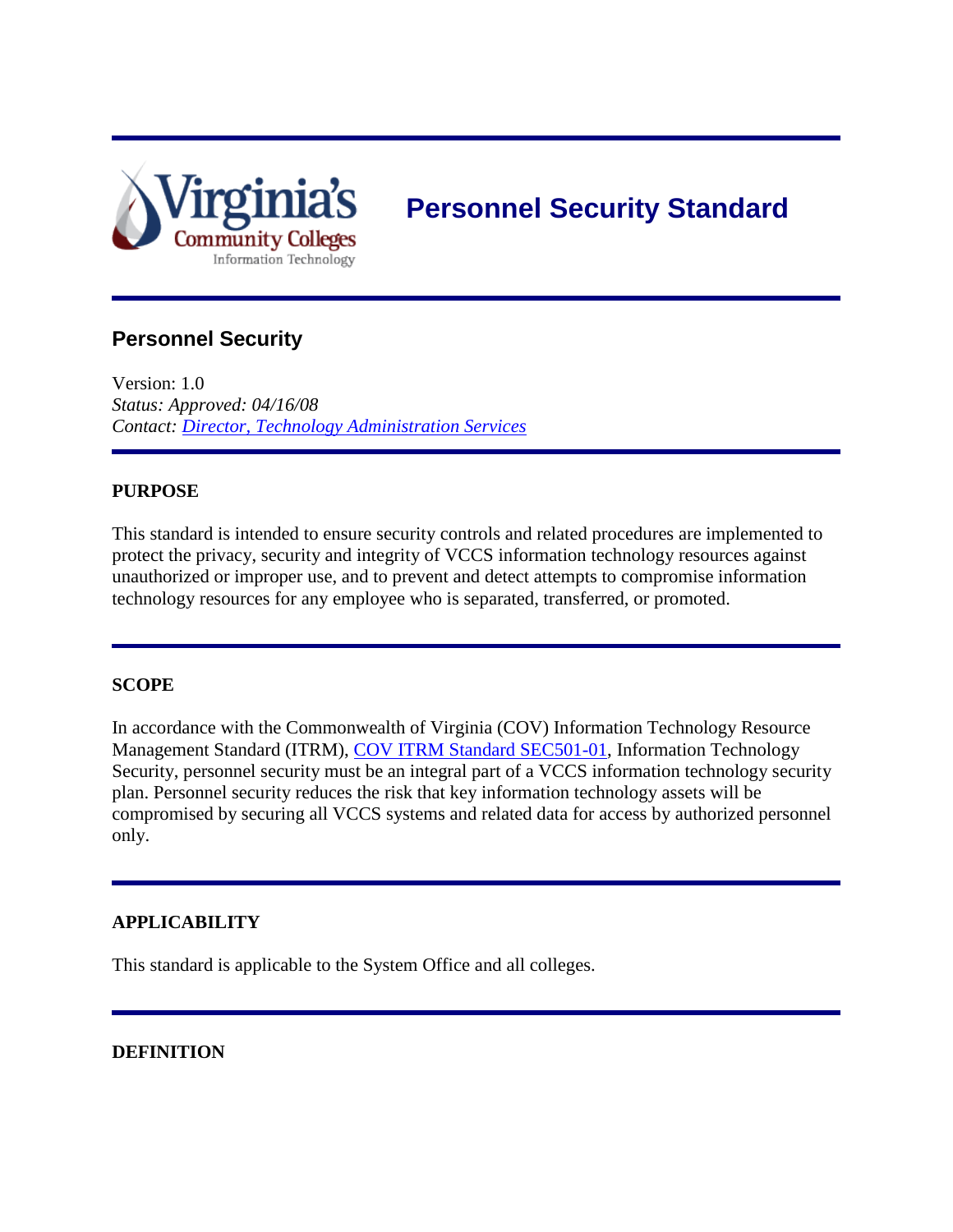**Personnel Security** refers to those practices, technologies and/or services used to ensure that personnel security safeguards are applied. Personnel security safeguards take into account 1) granting or withdrawing physical and system access privileges upon: hiring an employee, transferring an employee to another VCCS Entity or state Agency, terminating an employee, or when an employee resigns or changes job duties within a VCCS Entity; 2) system access will be granted, modified and revoked via a formal and auditable process, 3) security training to reinforce this standard will be conducted within 30 days of a new hire, 4) Non-Disclosure Agreements will be signed by all individuals who need access to "sensitive/confidential" information, prior to granting access to that information, 5) Background checks of personnel may be required consistent with VCCS Entity policy and depending on the sensitivity/confidentiality of information accessible to that position.

**Auditable Process** refers to specific documentation which can be a manual or an automated process that provides sufficient evidence that will allow one to trace the events of an action that has taken place.

**Sensitive Data/Information** refers to critical information for which the unauthorized access, loss, misuse, modification, or improper disclosure could negatively impact the ability of the VCCS Entity to provide services and benefits to its students.

**Confidential Data/Information** refers to information that involves the privacy to which individuals are entitled by law. This information may only be disclosed to those individuals that are authorized and have a need to review the data or information.

#### **STANDARD**

Personnel security begins during the staffing process. Best practices suggest that two general principles should be followed in defining a position: *separation of duties*and *least privilege*.

*Separation of duties (SoD) is an important concept in developing the required internal controls for an organization. As a security principle, it has as its primary objective the prevention of fraud and errors. Separation of duties refers to dividing roles and responsibilities so that a single individual cannot subvert a critical process. In information technology, separation of duties helps to reduce or minimize the potential damage from the action(s) of one individual. This standard recognizes that staffing limitations often impact the degree to which an organization can implement the desired level of SoD. Therefore, every reasonable effort should be made to implement SoD where necessary. In cases where SoD cannot be achieved then there must be documented controls for mitigating the potential exposure. As an example, a documented supervisory review of the employee's activities that is commensurate with the frequency of the tasks performed.* 

*The concept of limiting access, or "least privilege," is simply to provide no more authorizations than necessary to perform required functions. This is perhaps most often applied in the administration of the IT system or service. Its goal is to reduce risk by limiting the number of*